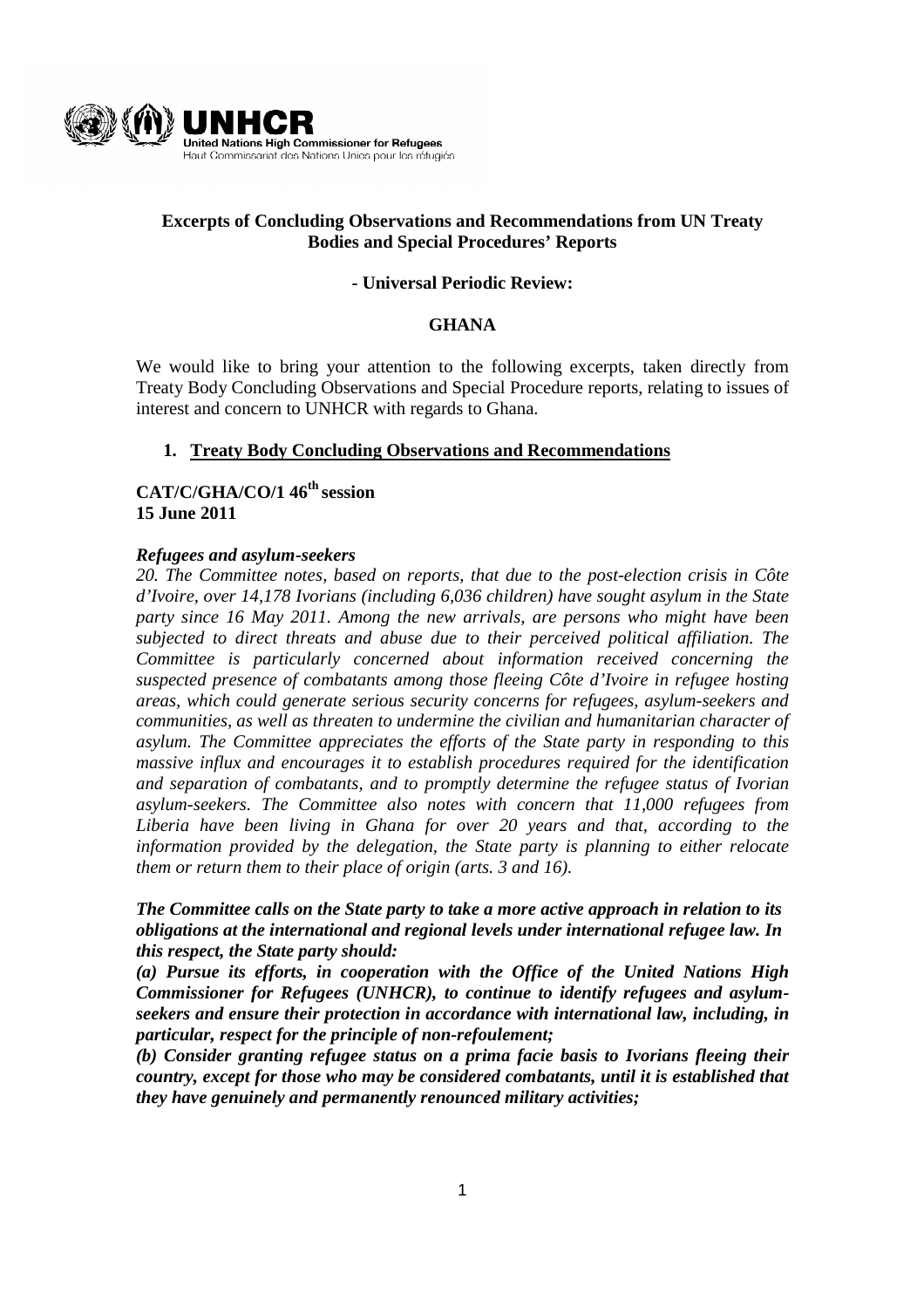*(c) Take measures to effectively screen arrivals and to separate combatants and noncombatants in order to ensure the civilian nature of refugee camps and/or sites, including through strengthening existing screening mechanisms and enhancing the capacity of the Ghana Refugee Board at the border;* 

*(d) Reinforce the capacity of the Ghana Refugee Board to process refugee claims of asylum-seekers in the country other than those who may benefit from recognition on a prima facie basis;* 

*(e) Ensure that Liberian refugees in Ghana are not forcibly returned to their country of origin in a manner that would be inconsistent with the nonrefoulement obligations under the Convention or other international human rights instruments.* 

#### *Human trafficking*

*21. The Committee takes note of the adoption in 2005 of the Human Trafficking Act, and its 2009 amendment, which brought the definition of trafficking in line with the Protocol to Prevent, Suppress and Punish Trafficking in Persons, Especially Women and Children, supplementing the United Nations Convention against Transnational Organized Crime. However, the Committee expresses its concern at persistent reports of internal and crossborder trafficking of women and children for the purpose of sexual exploitation or forced labour as, for example, domestic workers or head-load carriers (kayaye). The Committee is also concerned at the lack of statistics in the State party's report on, inter alia, the number of prosecutions, convictions and sentences of perpetrators of trafficking, including for child labour, and the absence of practical measures taken to prevent and combat this phenomenon. It also notes with concern that there is no formal referral process to transfer victims in protective custody to other facilities (arts. 2, 12 and 16).* 

#### *The State party should:*

*(a) Intensify its efforts to prevent and combat trafficking in human beings, especially women and children, including by implementing the anti-trafficking legislation, providing protection for victims and ensuring their access to medical, social, rehabilitative and legal services, including counselling, as appropriate;* 

*(b) Ensure adequate conditions for victims to exercise their rights to make complaints;* 

*(c) Conduct prompt, impartial investigations of trafficking and ensure that those who are found guilty for such crimes are punished with penalties appropriate to the nature of their crimes;* 

*(d) Conduct nation-wide awareness-raising campaigns and conduct training for law enforcement officials;* 

*(e) Provide detailed information on the number of investigations and complaints of human trafficking, as well as prosecutions and convictions in such cases.* 

### **CEDAW/C/GHA/CO/5 36th session 25 August 2006**

*25. The Committee expresses concern about the discriminatory nature of article 7 (6) of the 1992 Constitution and Section 10 (7) of the Citizenship Act, 2000 (Act 591), which*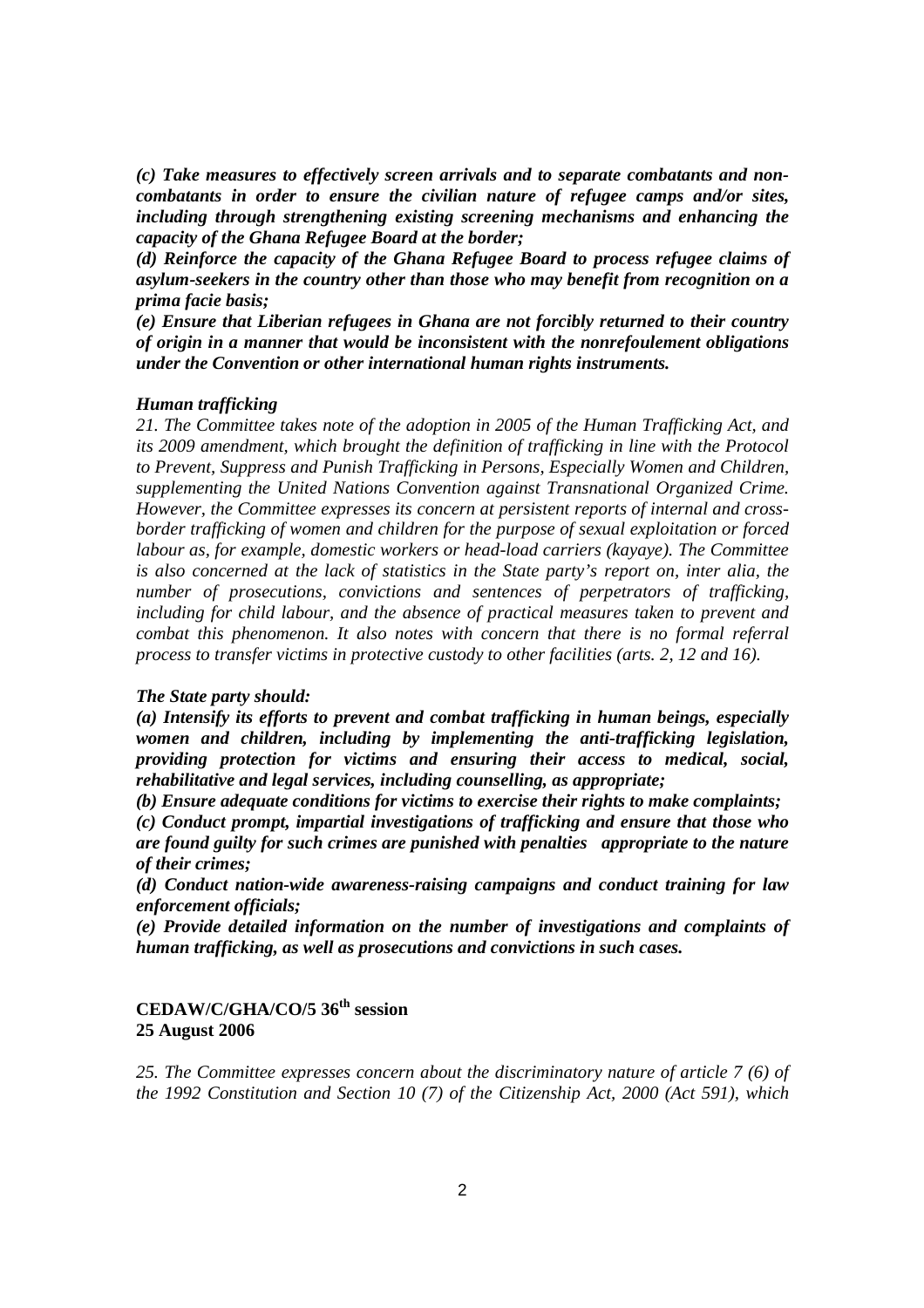*make it more difficult for foreign spouses of Ghanaian women to acquire Ghanaian citizenship than it is for foreign spouses of Ghanaian men to acquire citizenship.* 

*26. The Committee requests the State party to bring article 7 (6) of the 1992 Constitution and Section 10 (7) of the Citizenship Act, 2000 (Act 591) in line with article 9 of the Convention.* 

*39. The Committee notes with concern that the Optional Protocol to the Convention on the Elimination of All Forms of Discrimination against Women has not yet been ratified, despite the fact that the Parliament, in December 2002, passed a resolution approving its ratification.* 

*40. The Committee calls upon the State party to ratify the Optional Protocol to the Convention on the Elimination of All Forms of Discrimination against Women as soon as possible. It also calls upon the State party to accept the amendment to article 20, paragraph 1, of the Convention, concerning the meeting time of the Committee.* 

*41. The Committee urges the State party to utilize fully, in its implementation of its obligations under the Convention, the Beijing Declaration and Platform for Action, which reinforce the provisions of the Convention, and requests the State party to include information thereon in its next periodic report.* 

*42. The Committee also emphasizes that a full and effective implementation of the Convention is indispensable for achieving the Millennium Development* **Goals.** *It calls for the integration of a gender perspective and explicit reflection of the provisions of the Convention in all efforts aimed at the achievement of the Millennium Development Goals, and requests the State party to include information thereon in its next periodic report.* 

## **CRC/C/GHA/CO/2 41st session 17 March 2006**

*32. Notwithstanding the remarkable progress achieved in improving birth registration coverage from 28 per cent in 2003 to 51 per cent in 2004, including through the extensive use of mobile registration units, the Committee remains concerned about the many challenges faced by the State party such as poor staffing, inadequate funding and lack of logistics. The Committee is further concerned about the difficulties in ensuring the birth registration of children, particularly in rural areas, and for abandoned children, asylumseekers and refugee children.* 

*33. In light of article 7 of the Convention, the Committee recommends that the State party implement an efficient birth registration system, which covers its territory fully, including through:* 

*(a) Strengthening its efforts in terms of financial allocations and improved institutional capacities;* 

*(b) Taking appropriate measures to register those who have not been registered at birth;* 

*c) Strengthening the cooperation of the Births and Deaths Registry between the local government and community based institutions;*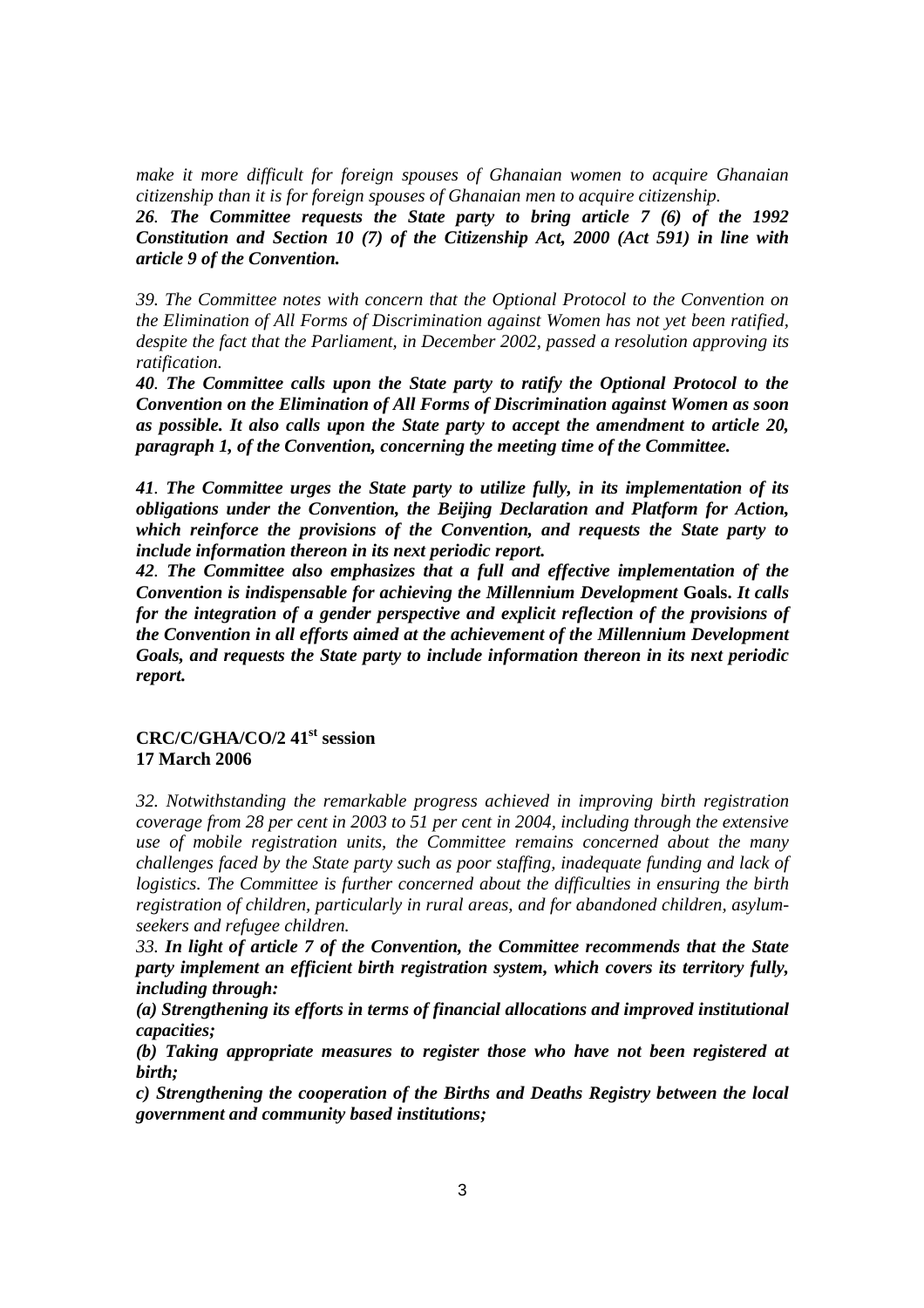*(d) Increasing the appreciation of the importance of birth registration and providing information on the procedure of birth registration, including the rights and entitlements derived from the registration, to the public, including through television, radio and printed materials; and* 

*(e) Paying particular attention to the improved access to an early birth registration system by abandoned children, asylum-seekers and refugee children.*

*61. The Committee takes note with appreciation of the general practice of the State party in hosting refugees and asylum-seekers.* 

*62. The Committee recommends that the State party increase its efforts to meet the specific protection needs of refugee children in the refugee settlements, in particular to provide protection against sexual and gender-based violence by strengthening the administration of justice in the camps and taking supportive measures such as deployment of female police officers and facilitating related activities by NGOs. It further recommends that the State party strengthen its protection of unaccompanied and separated refugee children. In this regard, the Committee recommends that the State party refer to its general comment No. 6 (2005), Treatment of Unaccompanied and Separated Treatment of Unaccompanied and Separated Children Outside Their Country of Origin.* 

#### **2. Special Procedures Reports**

**A/HRC/7/6/Add.3 HUMAN RIGHTS COUNCIL, 7th Session Report of the Special Rapporteur on violence against women, its causes and consequences, Yakin Ertürk 21 February 2008** 

#### *C. Female genital mutilation*

*51. Female genital mutilation (FGM) has been traditionally practised by several ethnic groups from northern Ghana. Victims can also be found among immigrants from neighbouring countries, where FGM is highly prevalent. UNICEF has estimated that 5.4 per cent of all women in Ghana aged 15-49 have been subjected to FGM.28* 

*52. In 1994, Ghana criminalized the practice. Since then, successful prosecutions of those performing FGM have been reported from the Upper West and Upper East Regions. In 2007, Parliament further strengthened the law against FGM by increasing the maximum penalty to 10 years of imprisonment and extending the range of persons who can be prosecuted for involvement in an act of FGM. Officials at all levels of Government, including the President, have also publicly condemned FGM.* 

*53. While there are indications that the practice of FGM in Ghana may be declining, few cases continue to be reported. Civil society organizations and medical practitioners*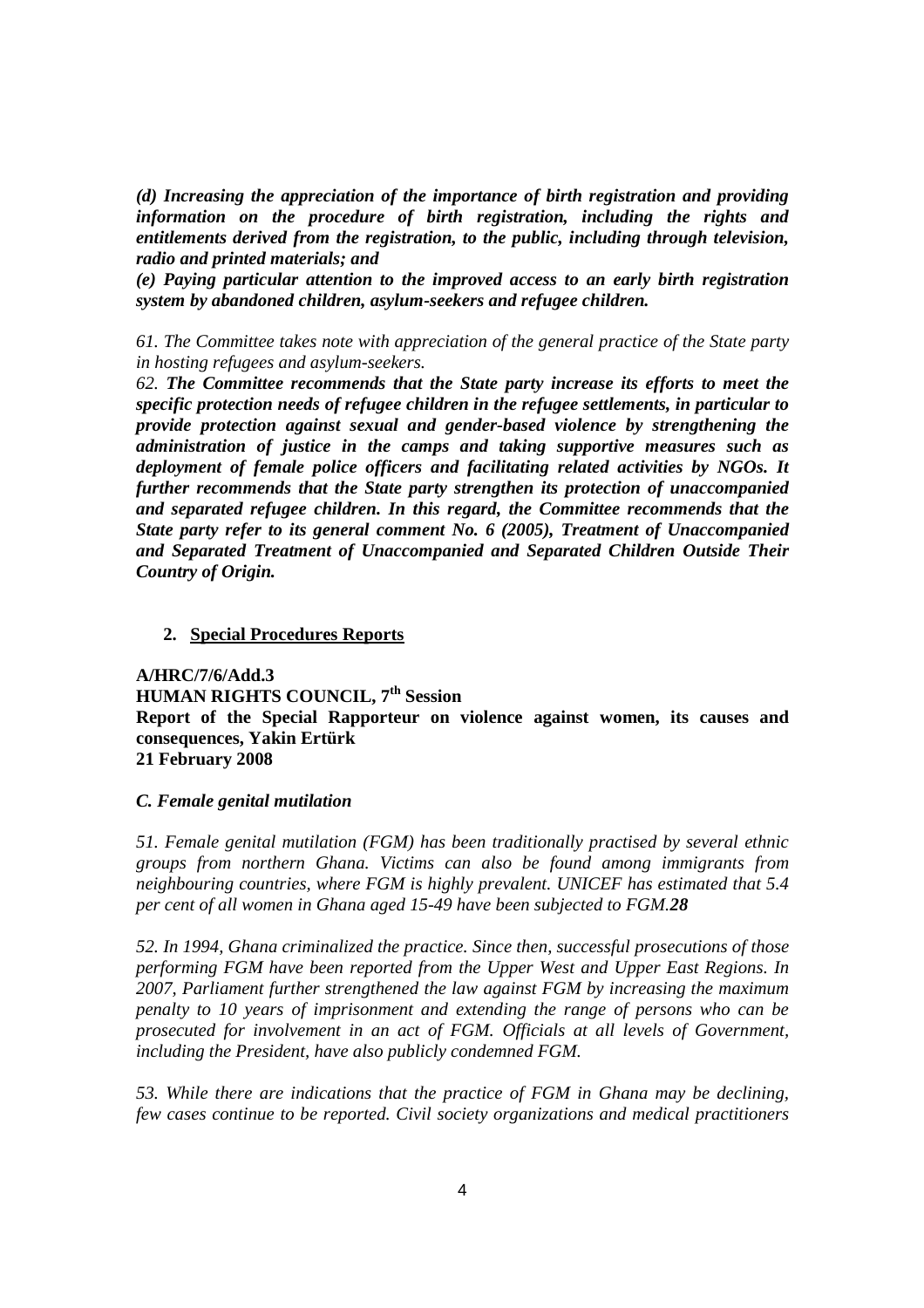*note that FGM is increasingly performed on younger girls, who are less likely to resist or report the crime. Some families apparently also send their daughters abroad to have the procedure carried out. The fact that in some neighbouring countries FGM is not criminalized or the legislation against it is not enforced, and since Ghanaian law does not apply extraterritorially, makes it difficult for the Ghanaian authorities to take action, even if they find out about such cases.* 

### *E. Kayaye street girls*

*56. Girls also migrate on their own from impoverished areas in the north to the big urban centres in the south, where they work in the markets and streets as head load carriers (kayaye), informal petty traders or in other menial jobs. Most of the girls are only 10-14 years old when they first migrate and some are even younger. The girls, an estimated 90 per cent of whom are illiterate, typically migrate to escape extreme poverty and a lack of opportunities. Many girls also see the kayaye experience as an opportunity to acquire the items they will need in order to get married later on in life.* 

*61. Some girls abandon kayaye work altogether and are fully drawn into Ghana's growing child prostitution sector, which increasingly also seems to cater to foreign child sex tourists. Girls have reportedly also been trafficked and subjected to commercial sexual exploitation in other West African countries and Western Europe. While the Government has reacted by adopting a comprehensive Human Trafficking Act in 2005, still more needs to be done to enforce the Act and strengthen Ghana's anti-trafficking cooperation with other countries.*

#### **Recommendations**

- **Initiate and foster regional and international cooperation against all forms of violence with transnational links, including trafficking in persons, FGM and ritual servitude. Encourage neighbouring countries, which have not done so, to pass comprehensive criminal legislation against these acts;**
- **Consider signing and ratifying the Protocol to Prevent, Suppress and Punish Trafficking in Persons, Especially Women and Children, supplementing the United Nations Convention against Transnational Organized Crime;**
- **Invite the Special Rapporteur on the sale of children, child prostitution and child pornography to carry out an official visit;**

### **Special Rapporteur on Violence against Women 9-15 July 2007 Press release**

*Very young girls from Northern Ghana (the so-called Kayayee) increasingly migrate to the large cities in the South in search of menial jobs so that they can escape extreme poverty, and in some cases also family oppression. Often having to live in the street, these girls are vulnerable to various forms of exploitation and abuse. Violence against women*